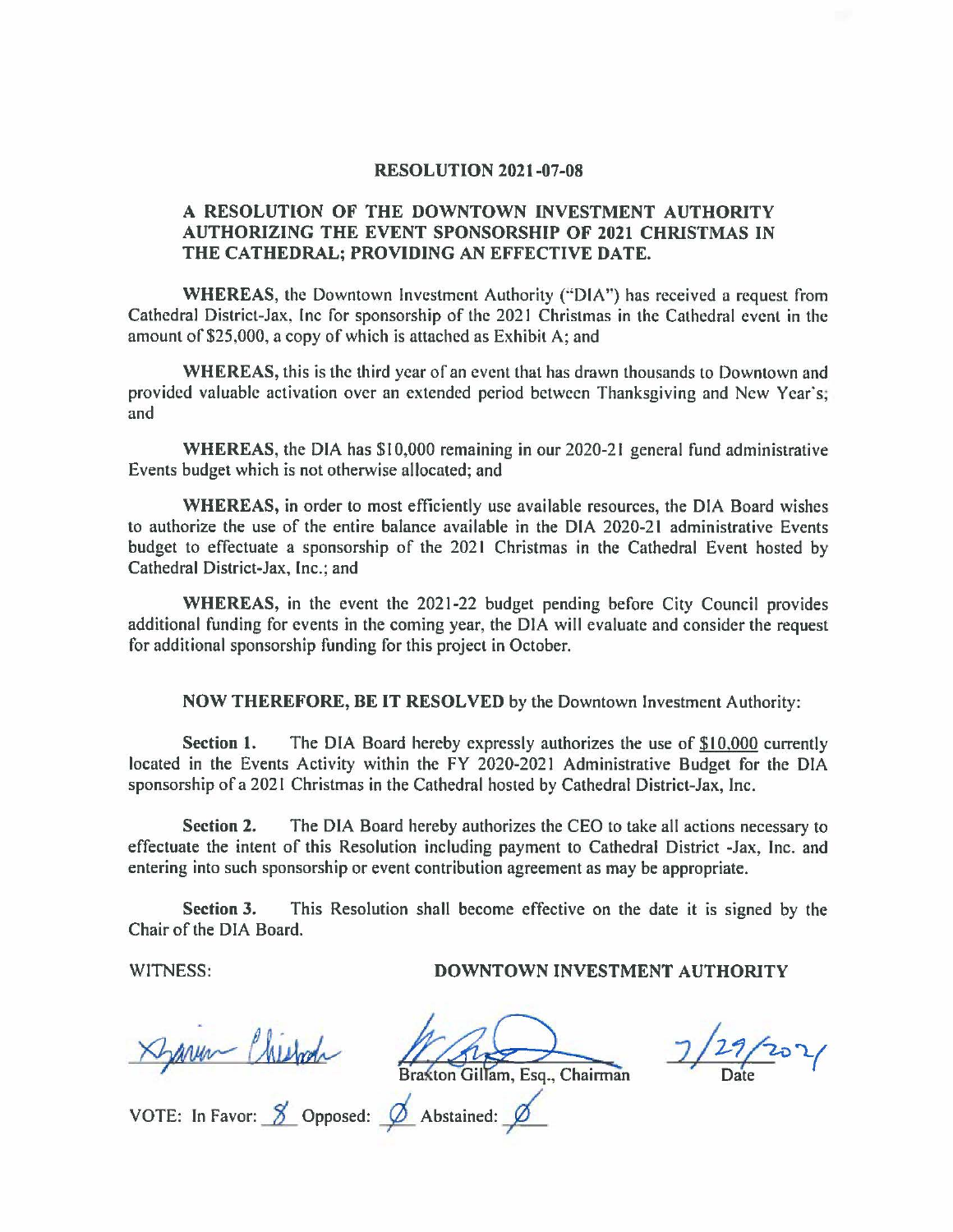# **PAGE2 OF 3**<br> **PAGE 2 OF 3**<br> **DISTRICT** Exhibit A to Resolution 2021-07-08

Cathedral District-Jax, Inc.

a Community Development Corp. (CDC)

Virginia (Ginny) D. Myrick President I CEO ginny@cathedraldistrict•Jax.org

Linda Crofton Director of Community Development linda@cathedraldistrict-jax.org

#### Board of Directors

Sydney A. Gervin, Ill, Chairman

The Very Rev. Katherine Moorehead Vice-Chair

Audrey Moran, Secretary

Jeffrey C. Spence, Treasurer

Annie Erstling, Public Art Chair

Peter E. Kaplan, Real Estate Development Chair

Tamara Baker Community Development Chair

Msgr. Vincent Haut

The Rev. R. Gregg Kaufman

Steven T. Kelley

The Rev. Dr. Robert Morris

Ted Pappas, FAIA

LeMorris Prier Sr., PharmD

Alina Prior

John T. Sefton

#### Advisory Board

William **(Bill)** B. Barnett Robert (Rob) M. Clements The Rev. Canon Dr. J. Allison Defoor

Lori Boyer, CEO, Downtown Investment Authority City Hall 117 E. Duval Street, 4<sup>th</sup> Floor Jacksonville, FL 32202 ELECTRONICALLY TRANSMITTED BOYERL@COJ.NET RE: FY 2021-2022 Special Event Support

Dear Lori:

Cathedral District-Jax, Inc. (CDJ) is asking for consideration of financial support of our signature special event "Christmas in the Cathedral District" which will be our 3rd year producing this event. CDJ produced the event in 2020, even enduring Covid, and we considered our event successful because of the number of families that came to see it in their cars.

The event is:

- Uniquely 5-weeks Jong, the only one in Downtown
- Run from the day after Thanksgiving to New Year's Eve
- 150 trees professionally lit in the Cathedral District
- Historic buildings architecturally lit
- Downloadable audio recording for self-driving tours of the District's historic buildings
- Opening night in Main Street Park
- An iconic Projection Mapping light show concludes the event
- Free and open to the public

We started in 2019 with a simple street-fair of food trucks, beer/wine, and paired that with open houses of all 5-historic churches. Each church had roving docents explaining the architectural history and live music to enhance the experience. We found the interest from Jacksonville families to be gratifying. By the second year when we added Jacksonville's firstever, Projection Mapping light Show on the Basilica of the Immaculate Conception, we drew thousands to see the show.

Here is a look at the 2020 Projection Mapping show done by local Jacksonville artist Kedgar Volta, Creative Director of the Castano Group.

Projection Mapping Link